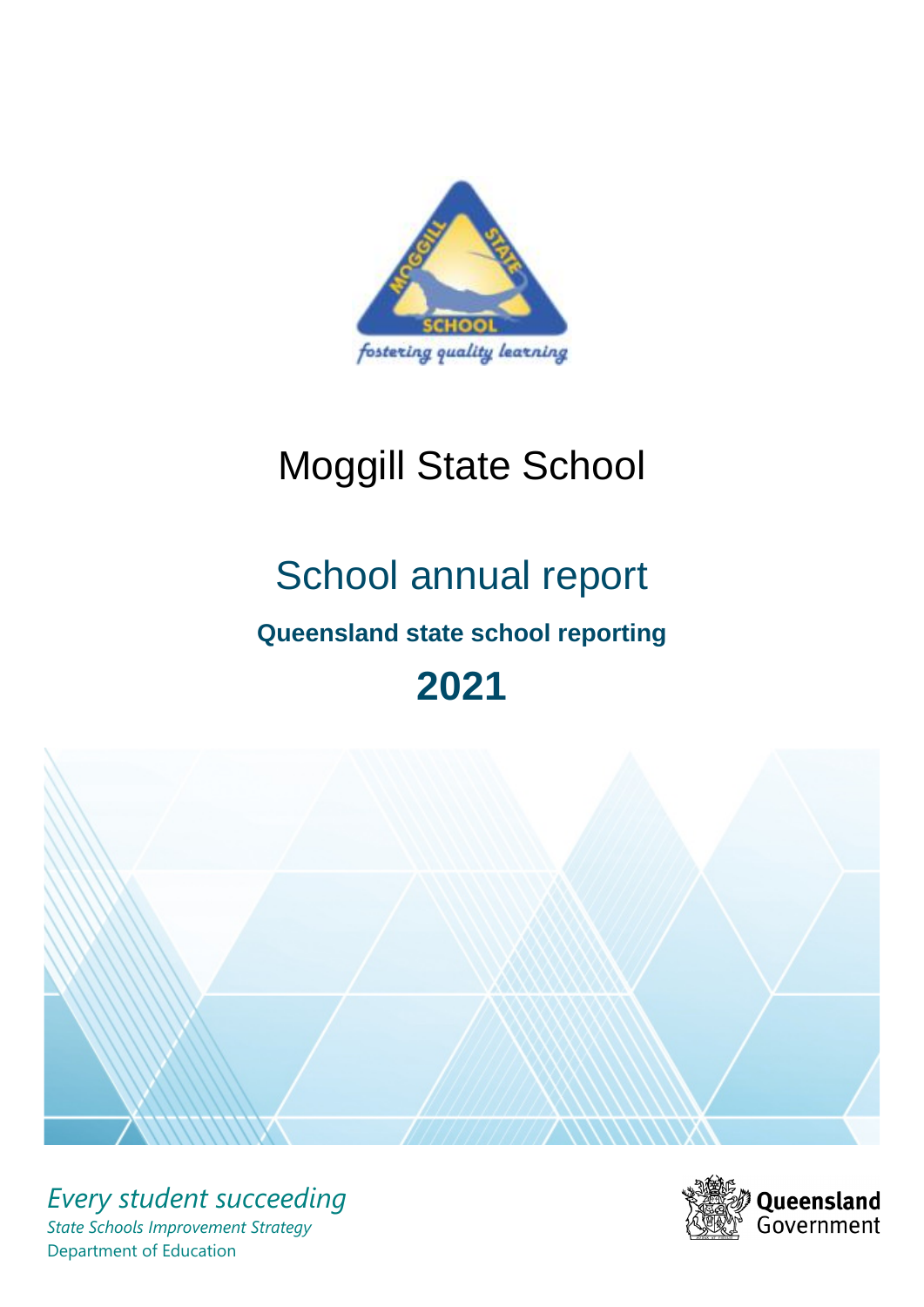**OFFICIAL – Public** Published as information source only. Public information used to create this report may not appear in this format in the public domain Please refer to disclaimer information.

#### **Contact details**

| <b>Postal Address</b> | 3417 Moggill Road Moggill 4070 |
|-----------------------|--------------------------------|
| <b>Phone</b>          | (07) 3202 0444                 |
| Fax                   |                                |
| Email                 | principal@moggillss.eq.edu.au  |
| Website               | https://moggillss.eg.edu.au    |

#### **Disclaimer**

The materials presented in this report are distributed by the Department of Education (the department) as an information source only.

The information and data in this report is subject to change without notice.<br>The department makes no statements, representations, or warranties about the accuracy or completeness of, and you should not rely on, any informa report. The department disclaim all responsibility and all liability (including without limitation, liability in negligence) for all expenses, losses, damages and costs you might incur as a

result of the information in this report being inaccurate or incomplete in any way, and for any reason. Despite our best efforts, the department makes no warranties that the information in this report is free of infection by computer viruses or other contamination.

2021 School annual report Moggill State School 1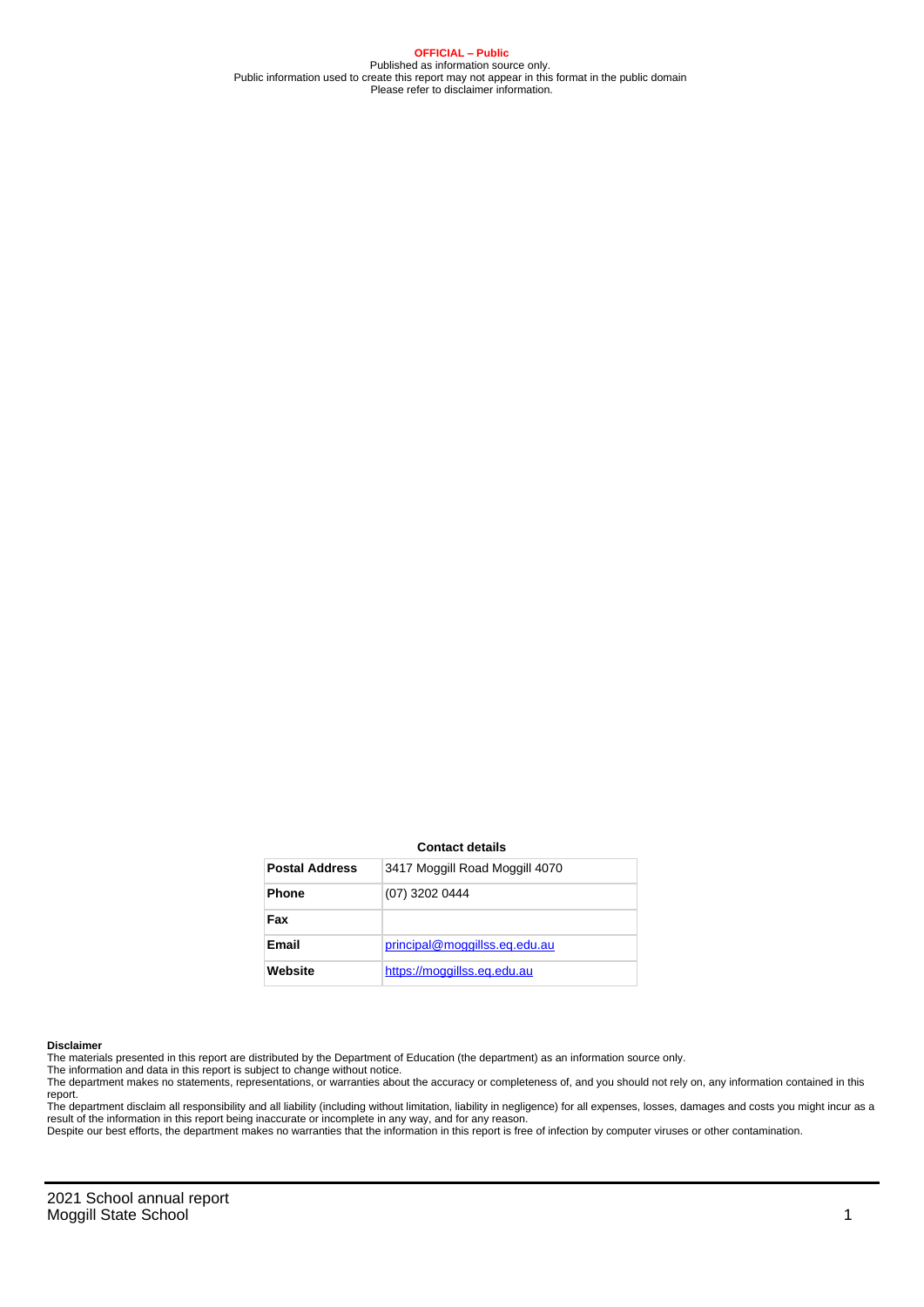| School context                   |                                                                                                                                                                                              |
|----------------------------------|----------------------------------------------------------------------------------------------------------------------------------------------------------------------------------------------|
| Coeducational or single sex      | Coeducational                                                                                                                                                                                |
| <b>Independent Public School</b> | Yes                                                                                                                                                                                          |
| Year levels offered in 2021      | Prep Year - Year 6                                                                                                                                                                           |
| Webpages                         | Additional information about Queensland state schools is located on the:<br>My School website<br>Queensland Government data website<br>Queensland Government schools directory website.<br>٠ |

# **Characteristics of the student body**

### **Student enrolments**

#### **Table 1: Student enrolments by year level**

|                   |      | <b>February</b> |      |      | <b>August</b> |      |
|-------------------|------|-----------------|------|------|---------------|------|
| Year Level        | 2019 | 2020            | 2021 | 2019 | 2020          | 2021 |
| <b>Prep Year</b>  | 111  | 99              | 89   | 114  | 100           | 88   |
| Year <sub>1</sub> | 123  | 118             | 99   | 124  | 119           | 101  |
| Year 2            | 120  | 123             | 121  | 119  | 124           | 119  |
| Year <sub>3</sub> | 103  | 116             | 124  | 103  | 116           | 119  |
| Year 4            | 108  | 110             | 115  | 106  | 107           | 114  |
| Year 5            | 99   | 96              | 107  | 98   | 97            | 106  |
| Year <sub>6</sub> | 100  | 92              | 97   | 101  | 92            | 97   |
| <b>Total</b>      | 764  | 754             | 752  | 765  | 755           | 744  |

Notes

1. Student counts include headcount of all full- and part-time students at the school.

## **Average class sizes**

#### **Table 2: Average class size information for each phase of schooling**

| <b>Year Levels</b> | 2019 | 2020 | 2021 |
|--------------------|------|------|------|
| Prep – Year 3      | 23   | 23   | 22   |
| Year 4 – Year 6    | 25   | 27   | 26   |

Notes

1. Classes are measured against the target of 25 students per teacher in Prep to Year 3 and Years 11 to 12, and target of 28 students per teacher in Years 4 to 10. Where composite classes exist across cohorts (e.g. Year 3/4) the class size targets would be the lower cohort target.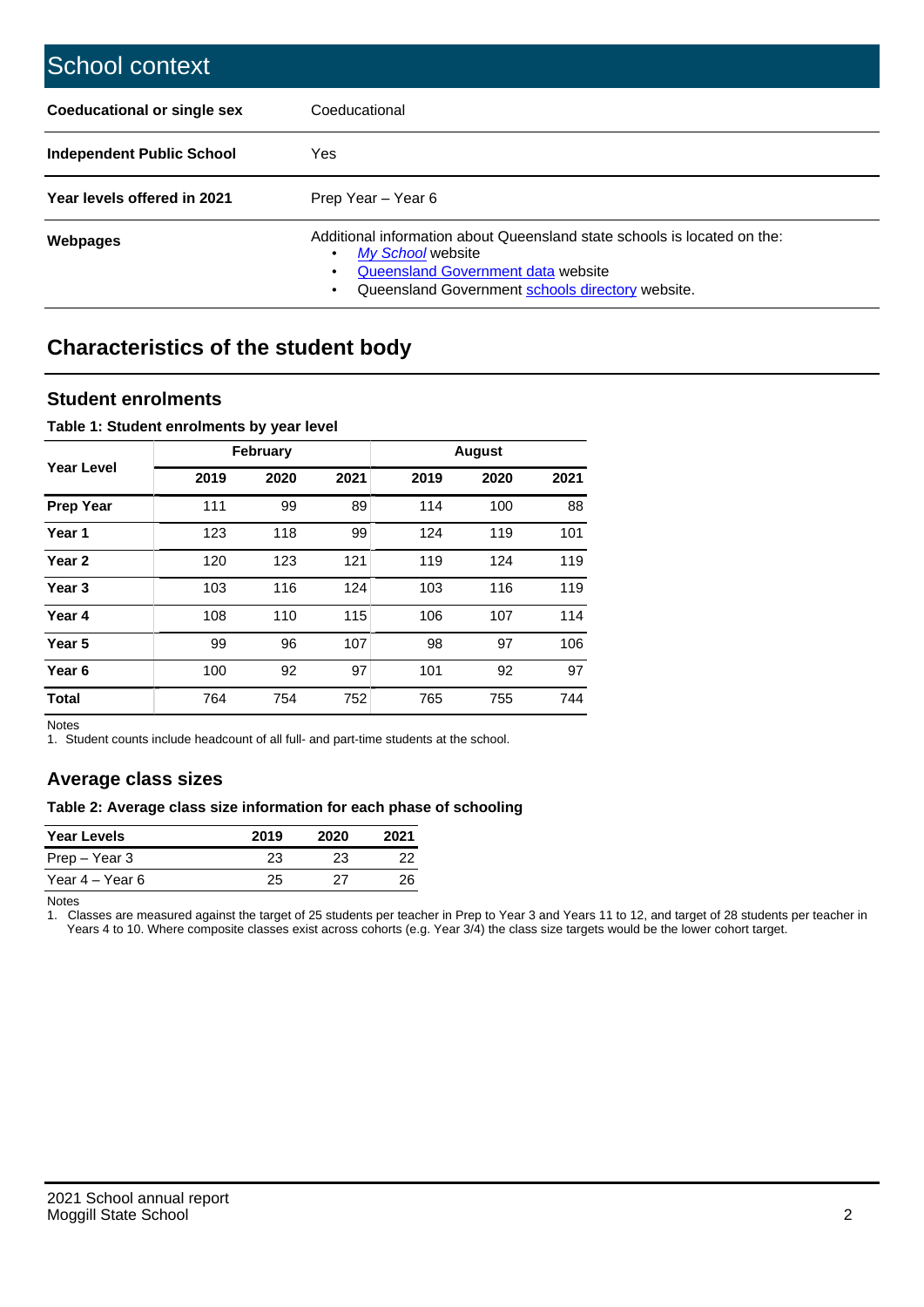## **Respectful relationships education**

To support students' learning, health and wellbeing all state schools are required to implement respectful relationships education through the Prep to Year 10 Australian Curriculum: Health and Physical Education and/or through school pastoral care programs across Prep to Year 12.

### **Parent, student and staff satisfaction**

Tables 3–5 show selected items from the Parent/Caregiver, Student and Staff School Opinion Surveys. In response to the COVID-19 health emergency, the annual school opinion surveys of students, teachers and staff were not administered in 2020. A new time series started in 2021 and data from this collection is not considered directly comparable with earlier collections due to significant methodology changes.

For state level information go to the **[School Opinion Survey](https://qed.qld.gov.au/publications/reports/statistics/schooling/schools/schoolopinionsurvey) webpage**.

#### **Table 3: Parent/Caregiver Survey**

| Percentage of parents/caregivers who agree <sup>1</sup> that:                                               | 2019  | 2020 | 2021  |
|-------------------------------------------------------------------------------------------------------------|-------|------|-------|
| This is a good school.                                                                                      | 92.6% |      | 93.9% |
| My child likes being at this school. <sup>2</sup>                                                           | 92.7% |      | 93.3% |
| My child feels safe at this school. <sup>2</sup>                                                            | 92.7% |      | 93.5% |
| My child's learning needs are being met at this school. <sup>2</sup>                                        | 97.2% |      | 88.9% |
| My child is making good progress at this school. <sup>2</sup>                                               | 94.5% |      | 93.9% |
| Teachers at this school expect my child to do his or her best. <sup>2</sup>                                 | 98.1% |      | 97.0% |
| Teachers at this school provide my child with useful feedback about his or her school<br>work. <sup>2</sup> | 91.6% |      | 88.8% |
| Teachers at this school motivate my child to learn. <sup>2</sup>                                            | 96.3% |      | 90.9% |
| Teachers at this school treat students fairly. <sup>2</sup>                                                 | 94.3% |      | 89.2% |
| can talk to my child's teachers about my concerns. <sup>2</sup>                                             | 97.2% |      | 93.3% |
| This school works with me to support my child's learning. <sup>2</sup>                                      | 93.5% |      | 90.2% |
| This school takes parents' opinions seriously. <sup>2</sup>                                                 | 90.1% |      | 81.9% |
| Student behaviour is well managed at this school. <sup>2</sup>                                              | 83.0% |      | 83.1% |
| This school looks for ways to improve. <sup>2</sup>                                                         | 92.4% |      | 91.8% |
| This school is well maintained. <sup>2</sup>                                                                | 96.3% |      | 95.1% |

Notes

1. Agree represents the percentage of respondents who Somewhat Agree, Agree or Strongly Agree with the statement.

2. Nationally agreed parents/caregiver items.

3. DW = Data withheld to ensure confidentiality.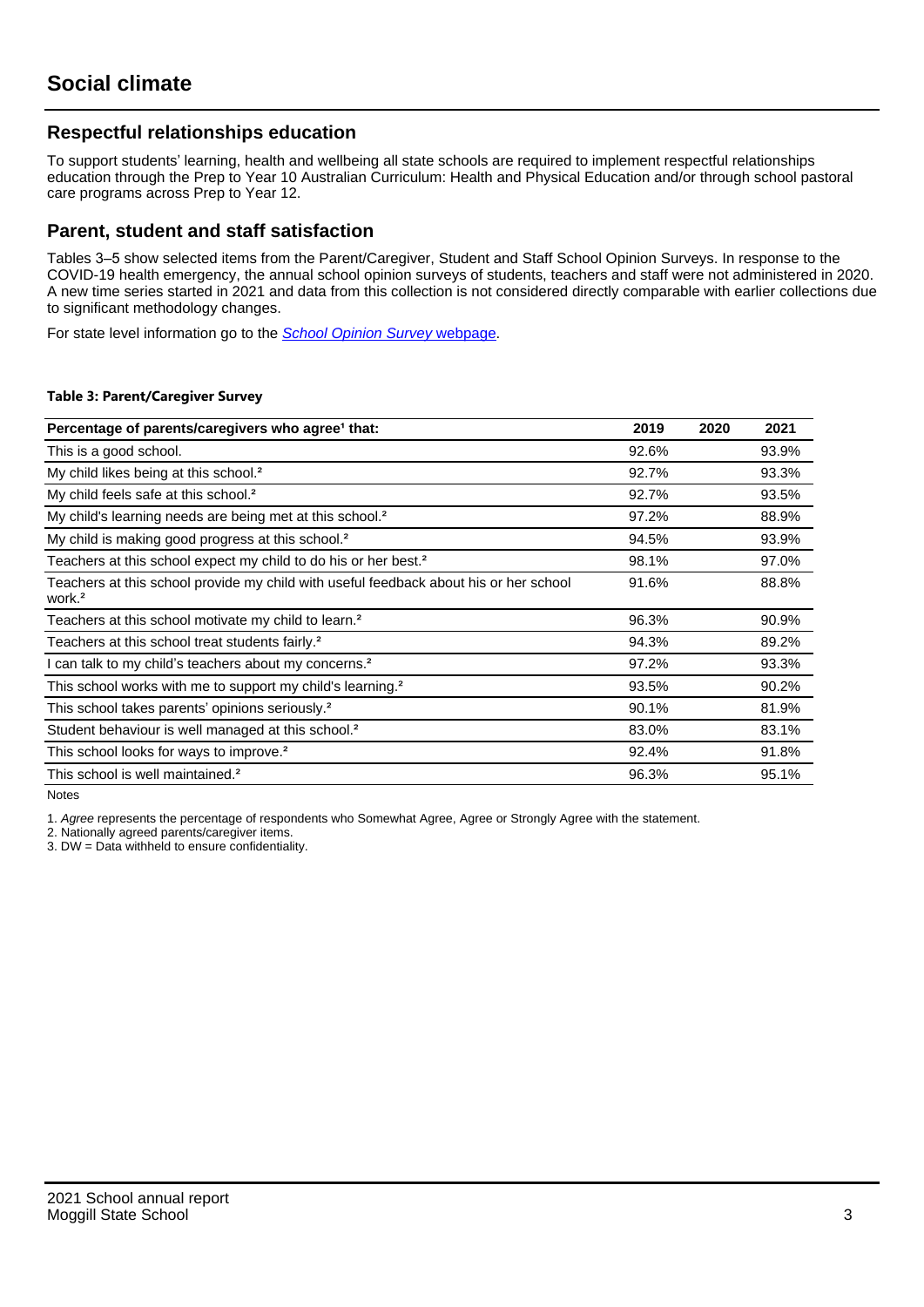#### **Table 4: Student Survey**

| Percentage of students who agree <sup>1</sup> that:                            | 2019   | 2020 | 2021   |
|--------------------------------------------------------------------------------|--------|------|--------|
| I like being at my school. <sup>2</sup>                                        | 91.7%  |      | 87.0%  |
| I feel safe at my school. <sup>2</sup>                                         | 90.8%  |      | 94.3%  |
| My teachers motivate me to learn. <sup>2</sup>                                 | 96.7%  |      | 93.9%  |
| My teachers expect me to do my best. <sup>2</sup>                              | 100.0% |      | 100.0% |
| My teachers provide me with useful feedback about my school work. <sup>2</sup> | 96.7%  |      | 92.6%  |
| Teachers at my school treat students fairly. <sup>2</sup>                      | 89.0%  |      | 89.6%  |
| I can talk to my teachers about my concerns. <sup>2</sup>                      | 86.3%  |      | 85.5%  |
| My school takes students' opinions seriously. <sup>2</sup>                     | 90.5%  |      | 82.7%  |
| Student behaviour is well managed at my school. <sup>2</sup>                   | 80.8%  |      | 75.0%  |
| My school looks for ways to improve. <sup>2</sup>                              | 96.7%  |      | 95.7%  |
| My school is well maintained. <sup>2</sup>                                     | 93.3%  |      | 88.1%  |
| My school gives me opportunities to do interesting things. <sup>2</sup>        | 92.4%  |      | 90.9%  |

Notes

1. Agree represents the percentage of respondents who Somewhat Agree, Agree or Strongly Agree with the statement.

2. Nationally agreed student items.

3. DW = Data withheld to ensure confidentiality.

#### **Table 5: Staff Survey**

| Percentage of staff who agree <sup>1</sup> that:                                                            | 2019  | 2020 | 2021   |
|-------------------------------------------------------------------------------------------------------------|-------|------|--------|
| I feel confident embedding Aboriginal and Torres Strait Islander perspectives across the<br>learning areas. | 76.9% |      | 93.2%  |
| I enjoy working at this school. <sup>2</sup>                                                                | 90.2% |      | 100.0% |
| I feel this school is a safe place in which to work. <sup>2</sup>                                           | 90.2% |      | 100.0% |
| I receive useful feedback about my work at this school. <sup>2</sup>                                        | 85.4% |      | 93.5%  |
| Students are encouraged to do their best at this school. <sup>2</sup>                                       | 97.6% |      | 98.4%  |
| Students are treated fairly at this school. <sup>2</sup>                                                    | 80.5% |      | 93.7%  |
| Student behaviour is well managed at this school. <sup>2</sup>                                              | 56.1% |      | 82.5%  |
| Staff are well supported at this school. <sup>2</sup>                                                       | 63.4% |      | 96.8%  |
| This school takes staff opinions seriously. <sup>2</sup>                                                    | 68.3% |      | 96.8%  |
| This school looks for ways to improve. <sup>2</sup>                                                         | 87.8% |      | 96.8%  |
| This school is well maintained. <sup>2</sup>                                                                | 92.7% |      | 95.2%  |
| This school gives me opportunities to do interesting things. <sup>2</sup>                                   | 75.6% |      | 96.7%  |

Notes

1. Agree represents the percentage of respondents who Somewhat Agree, Agree or Strongly Agree with the statement.

2. Nationally agreed staff items.

3. DW = Data withheld to ensure confidentiality.

## **Description of how this school manages non-attendance**

Queensland state schools manage non-attendance in line with the Queensland Department of Education procedures: [Managing Student Absences and Enforcing Enrolment and Attendance at State Schools](https://ppr.qed.qld.gov.au/pp/managing-student-absences-and-enforcing-enrolment-and-attendance-at-state-schools-procedure); and [Roll Marking in State Schools,](https://ppr.qed.qld.gov.au/pp/roll-marking-in-state-schools-procedure) which outline processes for managing and recording student attendance and absenteeism.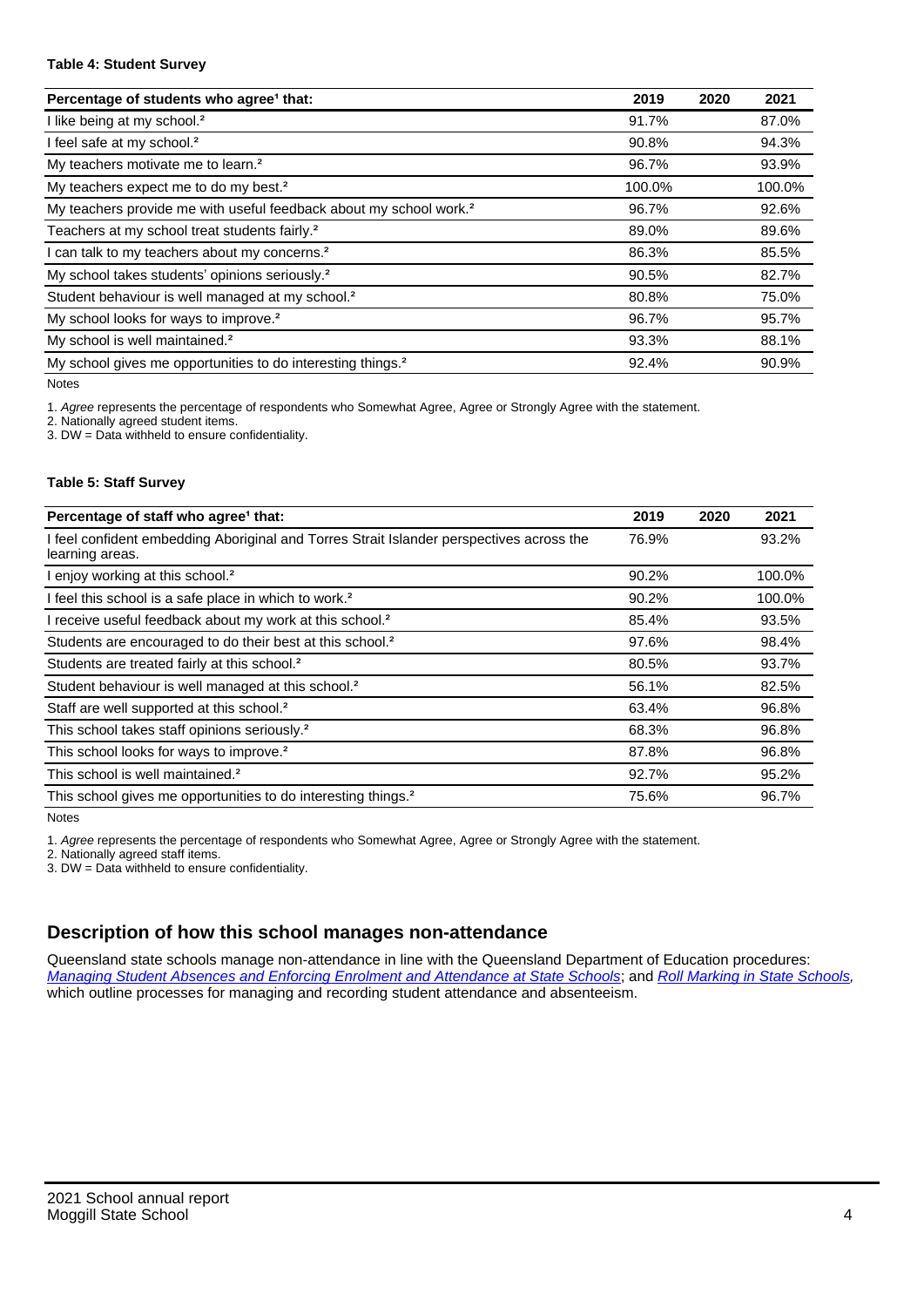## **School disciplinary absences**

#### **Table 6: Count of school disciplinary absences at this school**

| Type of school disciplinary absence | 2019 | 2020 | 2021 |
|-------------------------------------|------|------|------|
| Short suspension                    | 11   | 14   |      |
| Long suspension                     | O    |      |      |
| Exclusion                           | 0    |      | 0    |
| Total                               |      | 14   |      |

Notes

1. School disciplinary absence (SDA) data is a total of short suspensions (1–10 days), long suspensions (11–20 days), exclusions and cancellations. 2. The number of SDAs is not the number of students who received an SDA as one student may be suspended several times in a school year. Each time a student is suspended it is recorded as an additional SDA. The data does not reflect the outcomes of appeal decisions.

3. 2020 data was impacted by the COVID-19 health emergency. There were significantly fewer SDAs during the home-based learning period (the first five weeks of Term 2) compared to other years.

# **School funding**

## **School income broken down by funding source**

School income, reported by financial year accounting cycle using standardised national methodologies and broken down by funding source is available via the [My School](http://www.myschool.edu.au/) website.

#### **How to access our income details**

- 1. Click on the My School link <http://www.myschool.edu.au/>.
- 2. Enter the school name or suburb of the school you wish to search.

|  | Search by school name or suburb |  | <b>School sector</b> |  | $\sim$ and $\sim$ represents the set of $\sim$ | <b>State</b> |  |  |  |
|--|---------------------------------|--|----------------------|--|------------------------------------------------|--------------|--|--|--|
|--|---------------------------------|--|----------------------|--|------------------------------------------------|--------------|--|--|--|

3. Click on View School Profile to access the school's profile.



4. Click on Finances and select the appropriate year to view school financial information.

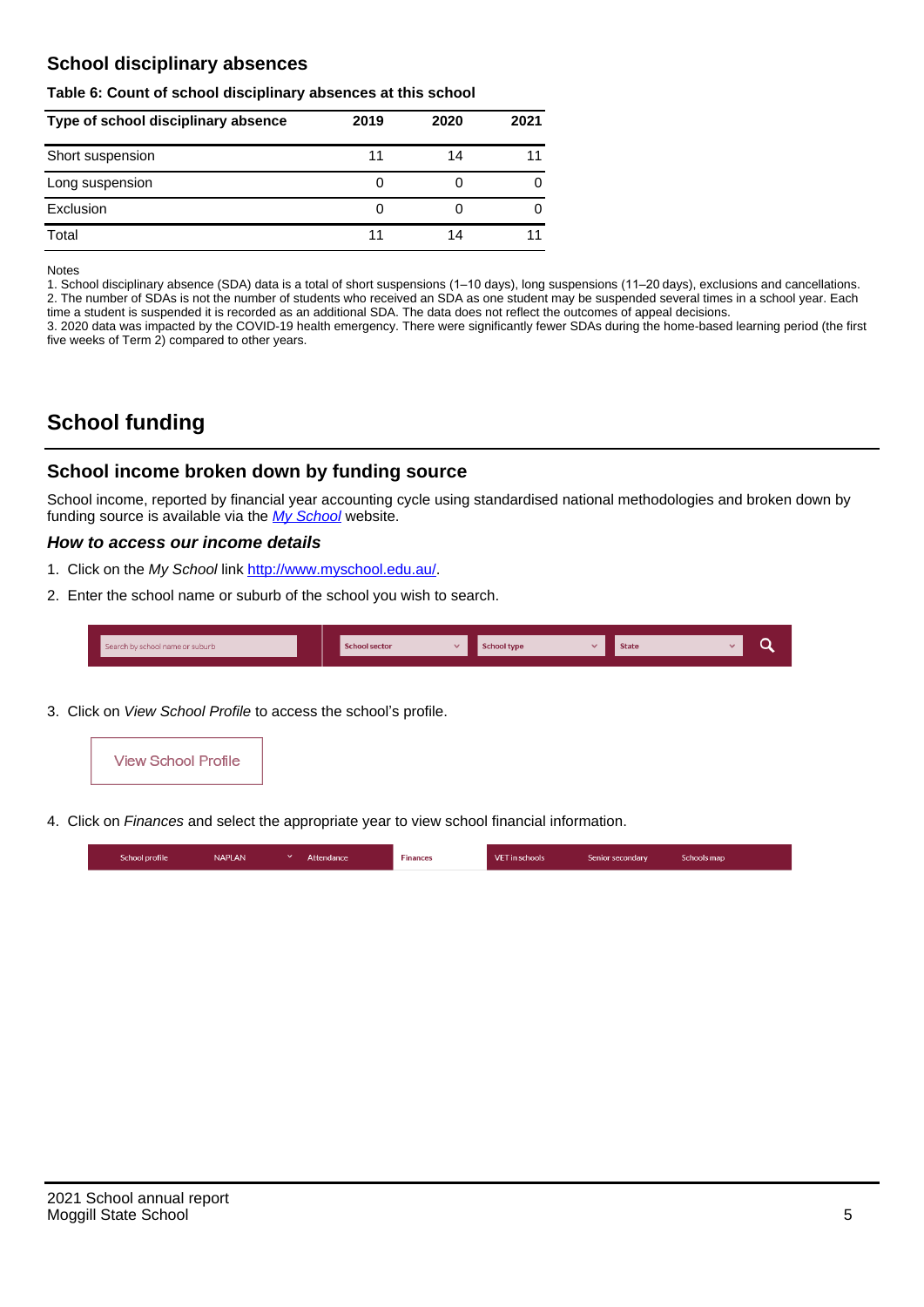## **Teacher standards and qualifications**

The Teacher registration eligibility requirements: Policy (p.1) states:

To be eligible for registration, a person must satisfy the Queensland College of Teachers (QCT) that they meet requirements regarding qualification and experience, or have otherwise met the requirements of the Australian Professional Standards for Teachers (APST). A person must also satisfy the QCT that they are suitable to teach and meet English language proficiency requirements. All these requirements are specified in the Act and the Education (Queensland College of Teachers) Regulation 2005 (the Regulation).

The qualifications required for teacher registration are successful completion of either -

- (a) a four-year initial teacher education program including teacher education studies of at least one year (e.g. a Bachelor of Education, or a double Bachelor degree in Science and Teaching) or
- (b) a one-year graduate initial teacher education program following a degree (e.g. a one-year Graduate Diploma of Education (Secondary) after a three-year Bachelor degree) or
- (c) another course of teacher education that the QCT is reasonably satisfied is the equivalent of (a) or (b). These are considered on a case-by-case basis.

For more information, please refer to the following link:

• <https://www.qct.edu.au/registration/qualifications>

# **Workforce composition**

## **Staff composition, including Indigenous staff**

#### **Table 7: Workforce composition for this school**

|                    |      | <b>Teaching staff</b> |      | Non-teaching staff |      |      | Indigenous staff |      |      |
|--------------------|------|-----------------------|------|--------------------|------|------|------------------|------|------|
| <b>Description</b> | 2019 | 2020                  | 2021 | 2019               | 2020 | 2021 | 2019             | 2020 | 2021 |
| Headcount          | 59   | 58                    | 59   | 29                 | 27   |      | <5               | <5   |      |
| <b>FTF</b>         | 48   | 46                    | 47   | 19                 | 18   | 18⊥  | <5               | ה>   |      |

Notes

1. Teaching staff includes school leaders.

2. Indigenous refers to Aboriginal and Torres Strait Islander people of Australia.

3. FTE = full-time equivalent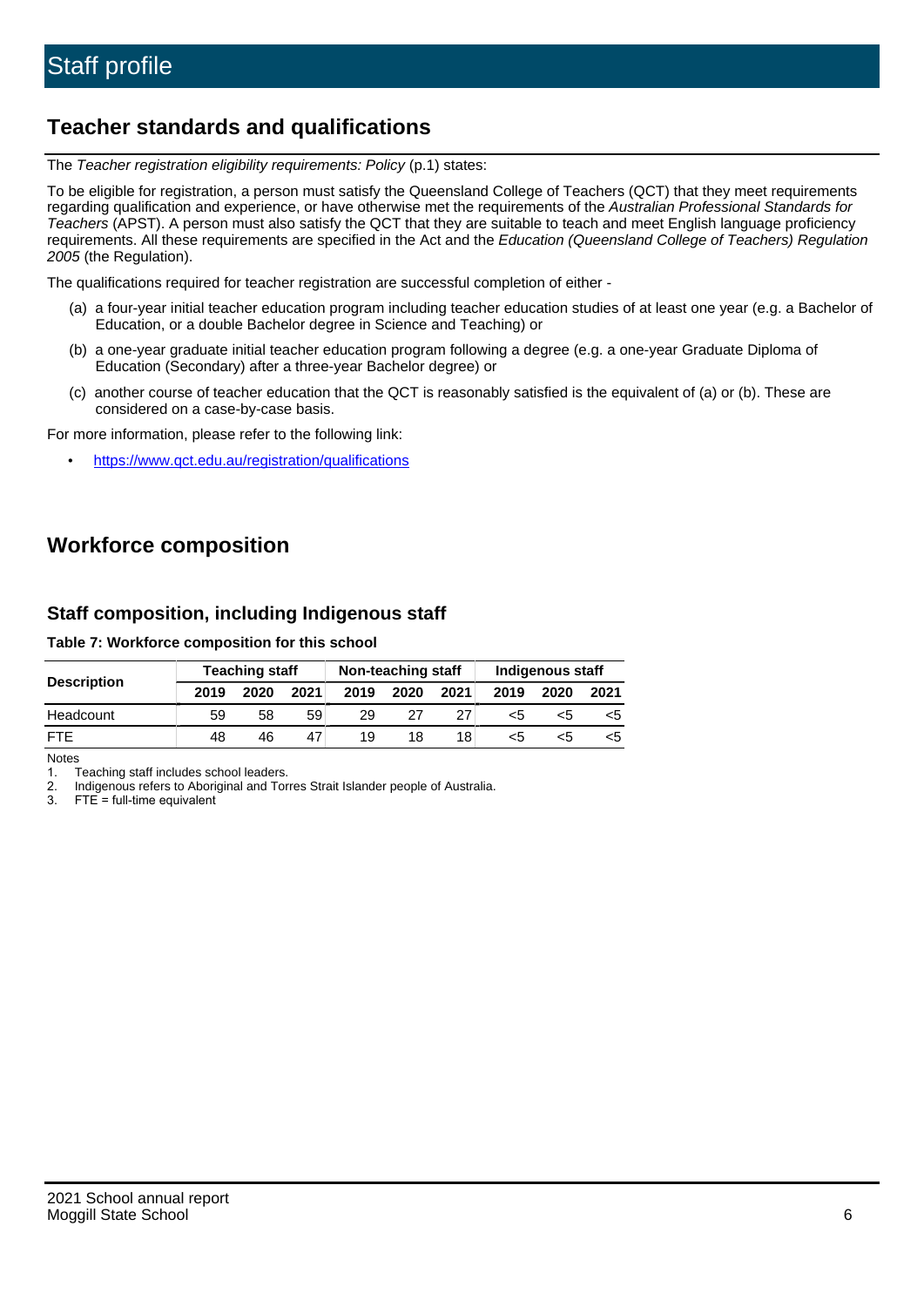# **Key student outcomes**

## **Student attendance**

Tables 8–9 show attendance rates at this school as percentages. In 2020, the COVID-19 health emergency affected student attendance in Queensland Government schools. Comparisons between 2020 and other years' attendance data should not be made.

#### **Table 8: Overall student attendance at this school**

| <b>Description</b>                                  | 2019 | 2020 | 2021 |
|-----------------------------------------------------|------|------|------|
| Overall attendance rate for students at this school | 94%  | 95%  | 94%  |

Notes

1. The attendance rate is the full- and part-time days attended as a percentage of enrolled school days.

2. Full-time students only.

#### **Table 9: Student attendance rates for each year level at this school**

| <b>Year Level</b> | 2019 | 2020 | 2021 |
|-------------------|------|------|------|
| Prep Year         | 95%  | 95%  | 94%  |
| Year 1            | 95%  | 95%  | 94%  |
| Year 2            | 94%  | 95%  | 94%  |
| Year 3            | 95%  | 95%  | 95%  |
| Year 4            | 94%  | 95%  | 94%  |
| Year 5            | 94%  | 94%  | 94%  |
| Year <sub>6</sub> | 94%  | 94%  | 94%  |

Notes

1. The attendance rate is the full- and part-time days attended as a percentage of enrolled school days.

2. Full-time students only.

3. DW = Data withheld to ensure confidentiality